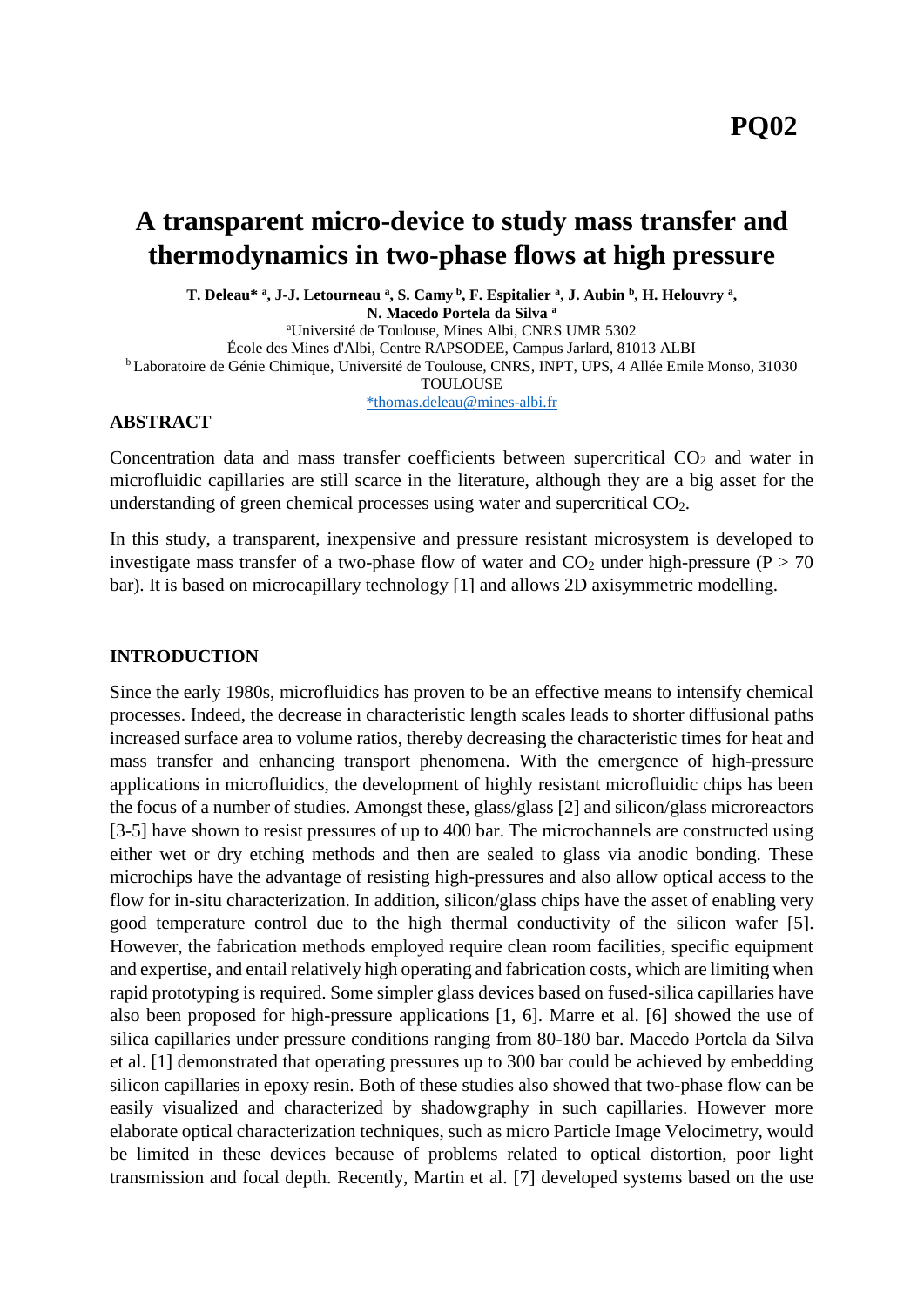UV-curable off-stoichiometry thiol-ene epoxy (OSTE+) polymer chemically bonded to glass that proved to be resistant to  $CO<sub>2</sub>$  without failure up to at least 200 bar and could be used at high pressure for several hours. However, such devices are up to now limited in terms of channel size and lengths. The purpose of this study is to develop capillary-based microfluidic devices, which are reinforced by the use of UV-curable off-stoichiometry thiol-ene epoxy (OSTE+) polymer and allow sufficient channel lengths in order to investigate mass transfer occurring in a two-phase  $CO<sub>2</sub>$ -water system.

## **MATERIALS AND METHODS**

## **2.1 Microreactor design**

The microreactor developed in this study (Figure I(a)) is based on the pressure-resistant microreactor technology developed by [1] and [7], whereby a capillary tubing is embedded in a transparent resin and supported by a polymethyl methacrylate (PMMA) chassis. In this new prototype OSTEMER resin, which has high optical quality and has shown to be resistant to pressure [7], is used for embedding the capillary tubes and ensuring optical access to the flow via a glass window.

The dimensions of the microreactor and the different elements, i.e. chassis, resin, and glass window, are shown in Figure I(b).



**Figure I**. (a) Schematic diagram of the microreactor with lighting system; (b) dimensions of the reactor with the 40mm x 40 mm viewing window and guide supports (dark blue).

### **2.2 Fabrication**

A PMMA block  $(270 \times 140 \times 20 \text{ mm}^3)$  is machined with a digital milling machine (Charlyrobot – Charly4U CNR3) to order to hold a glass window (40mm x 40mm) and house the coiled capillary system. A transparent box is also made in order to contain the reactor and a heating fluid. The milling process takes approximately 4 hours.

3 m of fused-silica capillary tubing (ID = 530  $\mu$ m and OD = 665  $\mu$ m) is coiled and inserted into the chassis and held in place with a guiding support, in which sleeves are inserted (region B in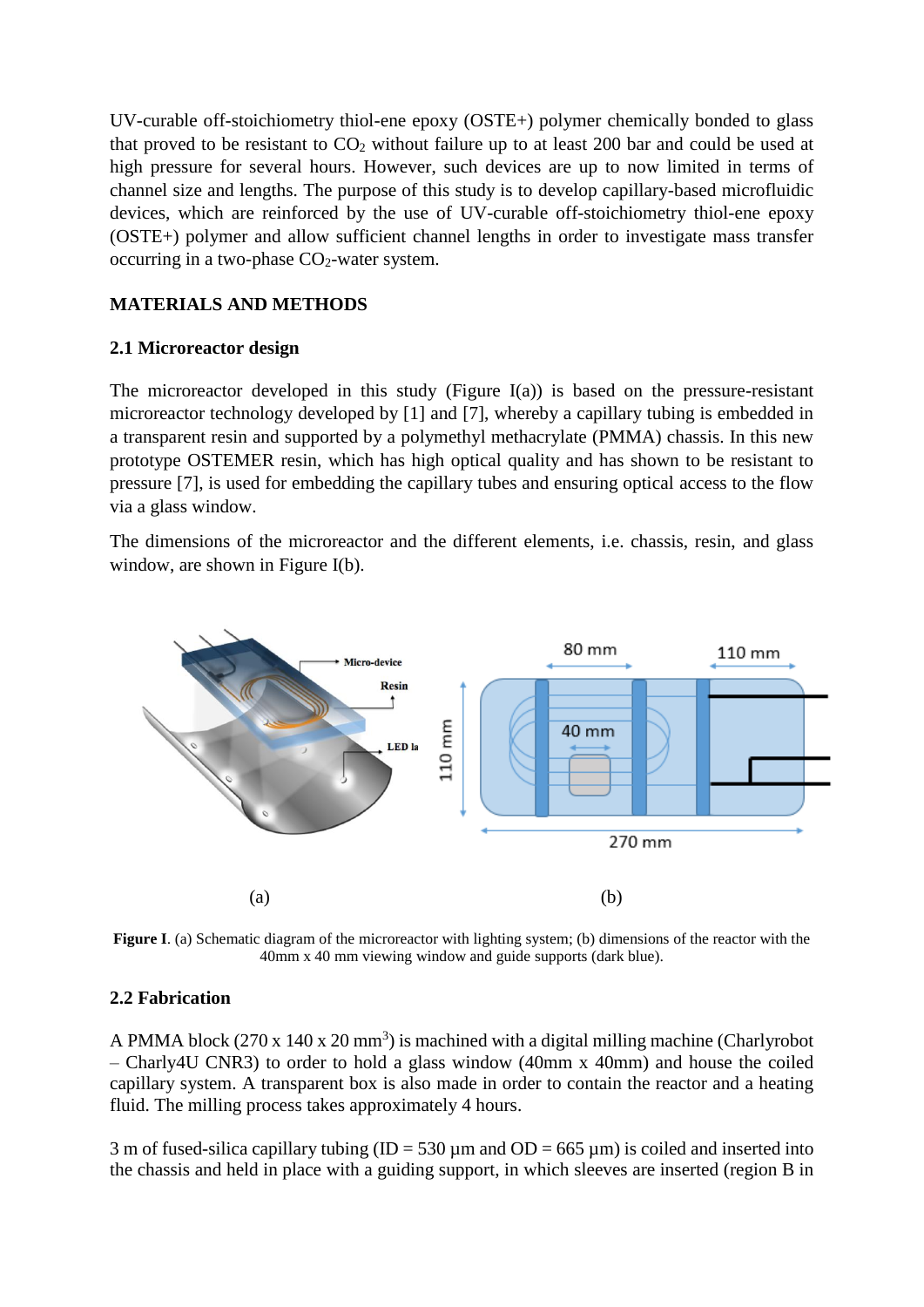figure II). The plastic coating around the capillary is then carefully burned using a flame and removed with a cotton swab under a microscope in order to improve the optical transparency of the observation zone (region A in figure II).

OSTEMER resin (Mercene Labs) is then poured over the top of the capillary system into the PMMA/glass support, such that it entire covers the capillary tubes. The ensemble is then exposed to UV light for 35 s at 25 mW/cm<sup>2</sup>. Crystal Clear OSTEMER resin has been chosen because of its transparency and low shrinkage properties as reported by Martin et al. [7].

Stainless-steel connectors for high pressure applications (Upchurch Scientific, USA) are used to connect the capillary reactor to the external network pipes (pumps etc.). Two phase flow is generated in the capillary using a coaxial contacting setup with a T-junction.



**Figure II**. The transparent high pressure micro-reactor.

# **2.3 Experimental rig**

The microreactor is integrated into a high-pressure circuit, which is fed by two syringe pumps (ISCO 260 ISCO 100 D and HLX) to reach pressures up to 20 MPa. The pumps are filled with water and with  $CO<sub>2</sub>$  (purity 99.995%; Linde, France), and control the volume flow rates (approximately 10<sup>-2</sup> mL.min<sup>-1</sup>) and the fluids temperature (20 $^{\circ}$ C for water and 5 $^{\circ}$ C for CO<sub>2</sub>). A third syringe pump (ISCO 260 D) is placed at the outlet of the microreactor output in order to maintain and control the output pressure in the system (up to 20 MPa). The microreactor is put into a transparent box and immerged in a circulating heat transfer fluid in ordain to maintain a constant temperature in the reactor. The box has been setup to force the fluid circulation everywhere around the micro-reactor. Inlet/outlet for this heat transfer fluid is shown in figure II (region C).

A Coriolis-type micro-flowmeter is used to control  $CO<sub>2</sub>$  mass flowrate at the microreactor inlet. Indeed, the mass flowrate is not so easy to control because of  $CO<sub>2</sub>$  temperature change between the pump and the microreactor inlet which involves density change. Furthermore, the pressure change affects a lot fluid properties.

Figure III shows in what extend the density [9], viscosity [10] and surface tension of  $CO<sub>2</sub>$  [11] vary between atmospheric pressure and 200 bar. These changes of properties have to be taken into account to understand behaviour of fluid phase in the different parts of the experimental set-up (pump, tubing, microsystem).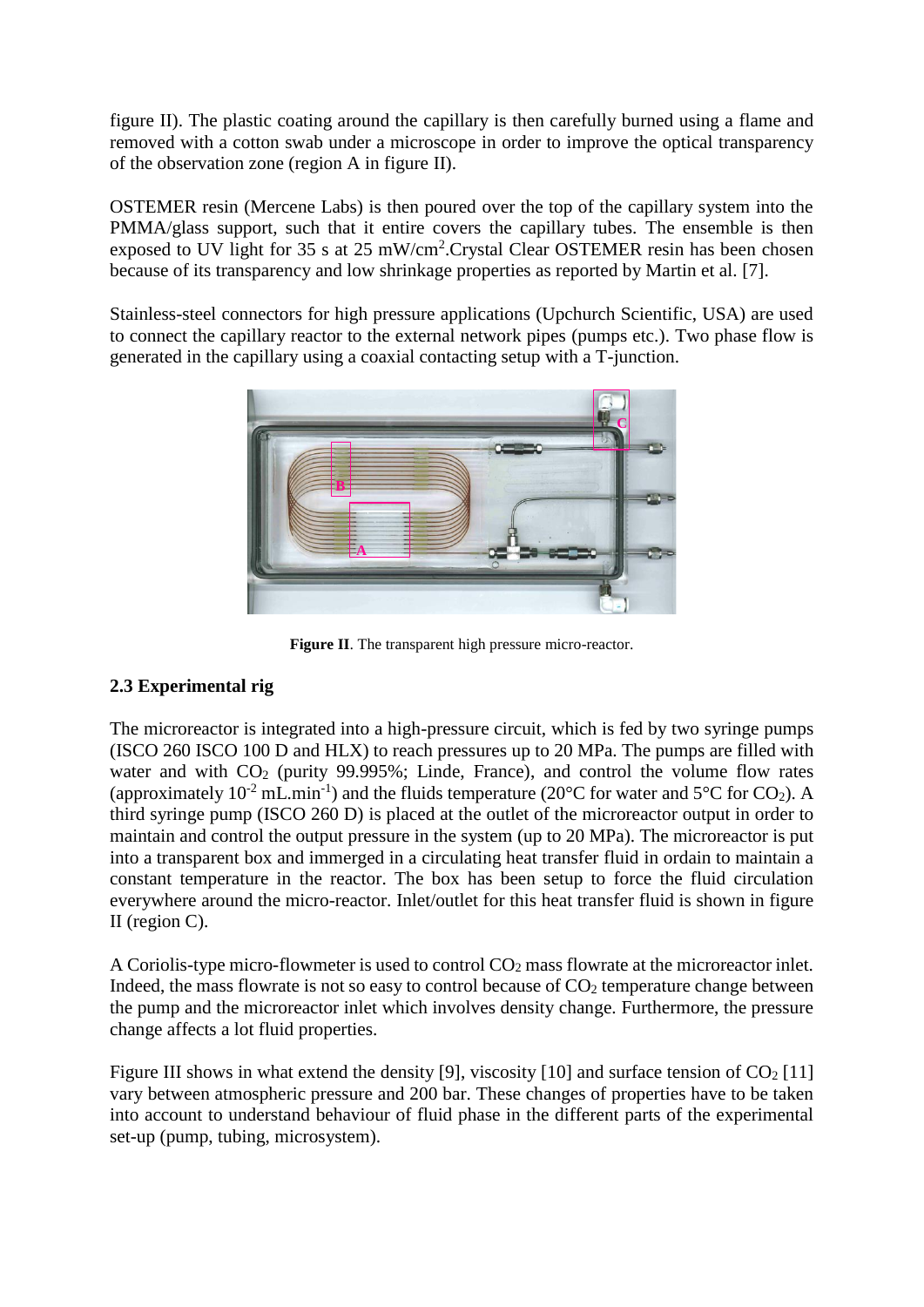

**Table 1**: Values of surface tension between water and CO<sub>2</sub> for different pressures.

Figure III. Fluid properties of CO<sub>2</sub> changing with pressure.

Formation of the flow can be recorded by a CCD camera (Baumer HXC13) with a resolution of 1280 x 1021 pixels2. The videos can be acquired at 2000 frames per second. The microchannel is lit with LED lamps that have a light intensity of 2200 lumen. As an example, Figure IV, reports a photo of a stable two-phase Taylor flows of  $CO<sub>2</sub>$  and water obtained at 20 MPa using a microcapillary set-up identical to the one described in [1]. Optical access to the flow makes it possible to quantify the volume change of bubbles (due mass transfer between the gas and the liquid phases).



**Figure IV**. P = 20 MPa; T=308 K;  $V_{CO2} = 0.02$  mL.min-1;  $V_{H2O} = 0.02$  mL.min-1 in a 530 µm capillary.

The main advantage of this kind of device is the high pressure resistance, ease of fabrication and rather low price, with the "T" and "U" junctions that can be recovered after reactor failure (the lifetime of micro-reactors is not infinite due to the high pressure use).

Other advantages for hydrodynamics and mass transfer investigations lie in the circular cross section (creating an axial symmetrical system and makes CFD simulations and modelling easier), the coiling system that allows a reactor up to 10 meters long and an inner surface that is perfectly smooth.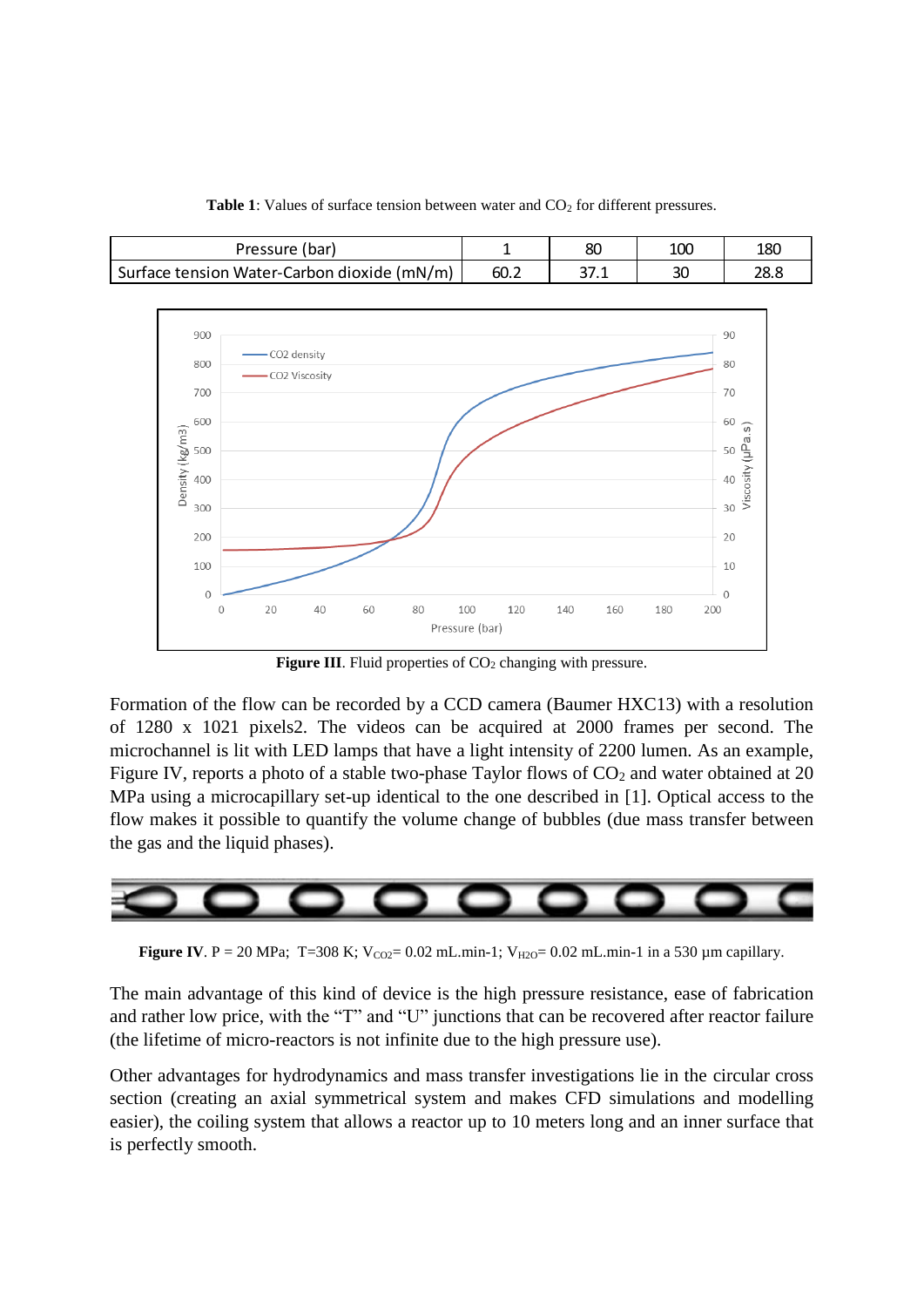Moreover, the cylindrical fused-silica tubing (Polymicro, USA) is coated with polyimide cladding as a protection and provides a great flexibility. When the coating is removed, the capillary is completely transparent which allows an optical access.

Finally, it should be pointed out that attention was paid to curvature effects. Indeed, curvature effects can lead to flow instabilities or to coalescence of the dispersed phase and can even be used to separate phases. For this device, the Bond number Bo =  $\Delta \rho a_c L^2/\sigma$  with  $a_c = v/R_{curv}$ , is calculated with centrifugal acceleration. Considering identical mixtures, with identical operating conditions and with the same channel surface sections, the Bond number of the onchip microdevices (bending radius  $R_{curv} = 0.3$  mm) is 100 times higher than of the presented device (bending radius  $=$  30 mm).

A few disadvantages still remain on this device: the only possible kind of entry is a coaxial one. The effect of a T-junction on high pressure can't be investigate as carried out in Yao et al. [8]. Moreover, the current system of temperature regulation does not allow a spectroscopic access such as Raman spectroscopy some technical solutions are presently under investigations (heating film, warm air box…).

#### **CONCLUSION AND FUTURE WORK**

This work describes the fabrication of a microreactor that is able to resist pressures up to 20MPa and suitable for the use of high-pressure  $CO<sub>2</sub>$ . The target of such a device is to use it to investigate mass transfer between gaseous  $CO<sub>2</sub>$  and an aqueous liquid phase. The next step of this work will consist in implementing optical techniques and/or spectroscopic techniques, which will enable concentrations of the different components to be measured along the microchannel. In combination with phenomenological modelling, this set-up will be used as a tool to calculate mass transfer coefficients between components at high pressure.

#### **REFERENCES**

[1] Macedo Portela da Silva, Nayane, Jean-Jacques Letourneau, Fabienne Espitalier, and Laurent Prat. « Transparent and Inexpensive Microfluidic Device for Two-Phase Flow Systems with High-Pressure Performance ». *Chemical Engineering & Technology* 37, n<sup>o</sup> 11 (2014): 1929–1937.

[2] Tiggelaar RM, Benito-López F, Hermes DC, Rathgen H, Egberink RJM, Mugele FG, Reinhoudt DN, van den Berg A, Verboom W, Gardeniers HJGE (2007) Fabrication, mechanical testing and application of high-pressure glass microreactor chips. Chem Eng J 131:163–170. doi:10.1016/j.cej.2006.12.036

[3] Trachsel F, Hutter C, Vonrohr P (2008) Transparent silicon/glass microreactor for high-pressure and high-temperature reactions. Chem Eng J 135:S309–S316. doi:10.1016/j.cej.2007.07.049

[4] Murphy ER, Inoue T, Sahoo HR, Zaborenko N, Jensen KF (2007) Solder-based chip-to-tube and chip-to-chip packaging for microfluidic devices. Lab Chip 7:1309. doi:10.1039/b704804a

[5] Marre S, Adamo A, Basak S, Aymonier C, Jensen KF (2010) Design and packaging of microreactors for high pressure and high temperature applications. Ind Eng Chem Res 49:11310–11320. doi:10.1021/ie101346u

[6] Marre S, Aymonier C, Subra P, Mignard E (2009) Dripping to jetting transitions observed from supercritical fluid in liquid microcoflows. Appl Phys Lett 95:134105. doi:10.1063/1.3242375